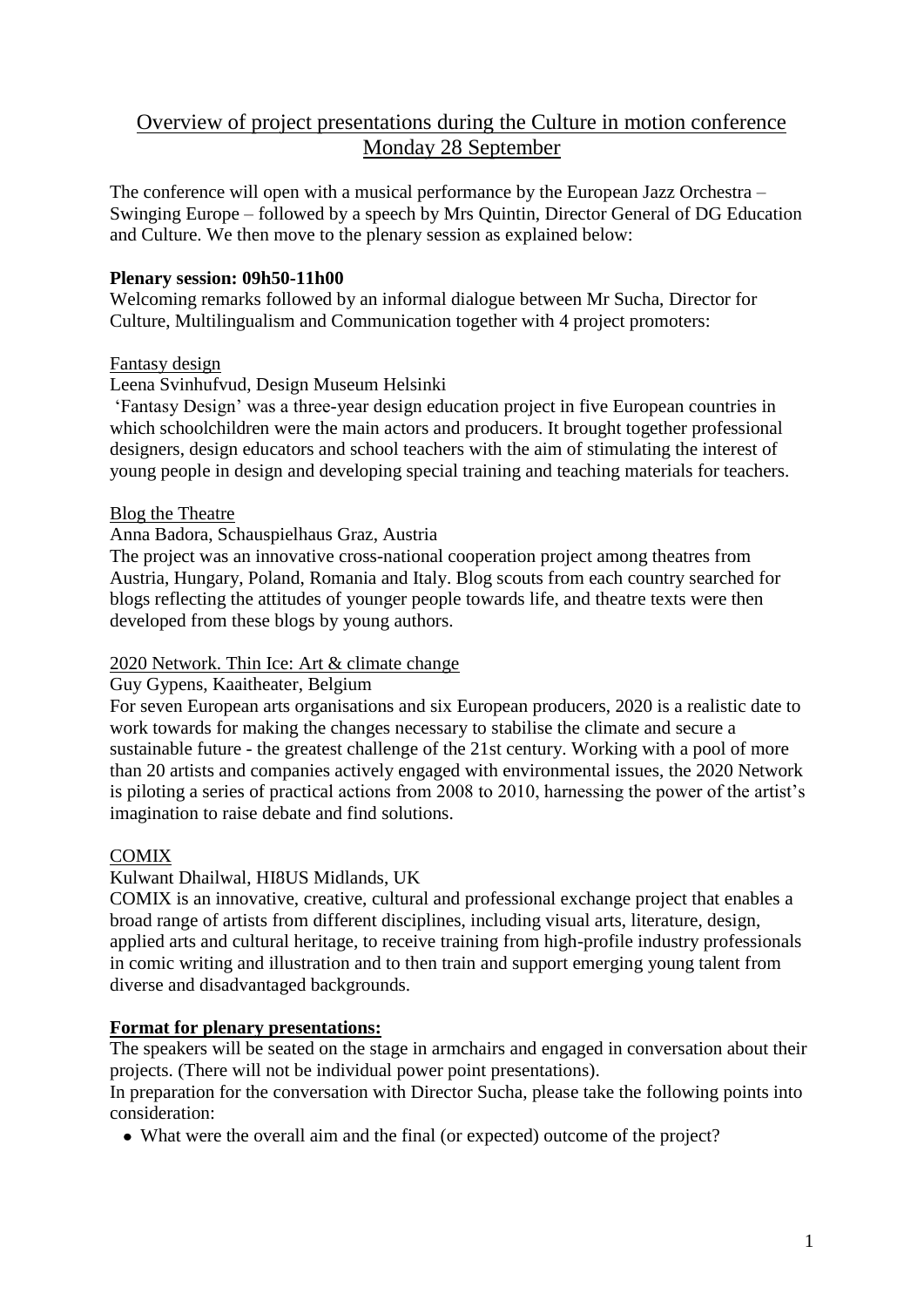- Share experiences which really stood out by highlighting one positive experience and one challenge (a personal story is always engaging!). The audience is there to learn from your experiences
- How has working with a European project benefited your organisation? Was it the start of further European cooperation?
- Was it difficult to find partners who were committed to the same idea as you?
- How did you set up a communication and dissemination strategy?

After the plenary session we'll have a coffee break before going into workshops:

| <b>Performing arts.</b> Moderator: Laura Grijns, Cultural Contact Point the Netherlands |  |
|-----------------------------------------------------------------------------------------|--|
| Session 1: 11h30-12h30                                                                  |  |

| 11h30-11h35 | Brief welcome greeting by moderator                                         |
|-------------|-----------------------------------------------------------------------------|
| 11h35-11h55 | <b>Expression Unlimited: Music for Deafblind and Mainstream Artists</b>     |
|             | Gillian Morbey and William Green, Sense Scotland, UK                        |
|             | Expression Unlimited brought together deafblind artists and mainstream      |
|             | artists from different cultures and experiences to widen horizons for the   |
|             | production and expression of the arts.                                      |
| 11h55-12h15 | Prospero                                                                    |
|             | François Le Pillouër, Théâtre National de Bretagne, France                  |
|             | Launched in 2008, Prospero is a combined effort by six European theatres    |
|             | to pool their capacities to support new works. They are working together to |
|             | develop European creation, boost European theoretical research and          |
|             | organise training for young actors, while seeking to benefit from the       |
|             | diversity of stagecraft traditions in Europe.                               |
| 12h15-12h30 | O&A                                                                         |

#### Session 2: 12h30-13h30

| 12h30-12h50 | Jardin d'Europe                                                              |
|-------------|------------------------------------------------------------------------------|
|             | Marie-Christine Baratta, danseWeb Europe, Austria                            |
|             | From its inception as a single project coordinated by the organisation       |
|             | danceWEB, Jardin d'Europe has grown and blossomed into a European            |
|             | network of 21 dance institutions across the continent seeking to promote     |
|             | dance training, co-production, residencies, and capacity building in dance   |
|             | management.                                                                  |
| 12h50-13h10 | Magic-Net                                                                    |
|             | Dirk Neldner, Mecklenburgisches Staatstheater Schwerin, Germany              |
|             | Stimulated by the curiosity to meet other cultures, Magic Net was created as |
|             | a platform for European theatre companies seeking to engage in artistic      |
|             | exchange, co-creation and continued learning across borders.                 |
| 13h10-13h30 | Q&A                                                                          |

**Visual arts.** Moderator: Augusto Paramio Nieto, Cultural Contact Point Spain Session 1: 11h30-12h30

| 11h30-11h35 | Brief welcome greeting by moderator                                           |  |
|-------------|-------------------------------------------------------------------------------|--|
| 11h35-11h55 | <b>European Festival of Art in Hospitals</b>                                  |  |
|             | Olivier Galaverna, Art dans la cité, France                                   |  |
|             | The European Festival of Visual Art in Hospitals $-$ the first of its kind in |  |
|             | $Europe - brings$ together nine hospitals and ten artists of international    |  |
|             | fame from Romania, Italy, Spain, Slovenia, Austria and France. During         |  |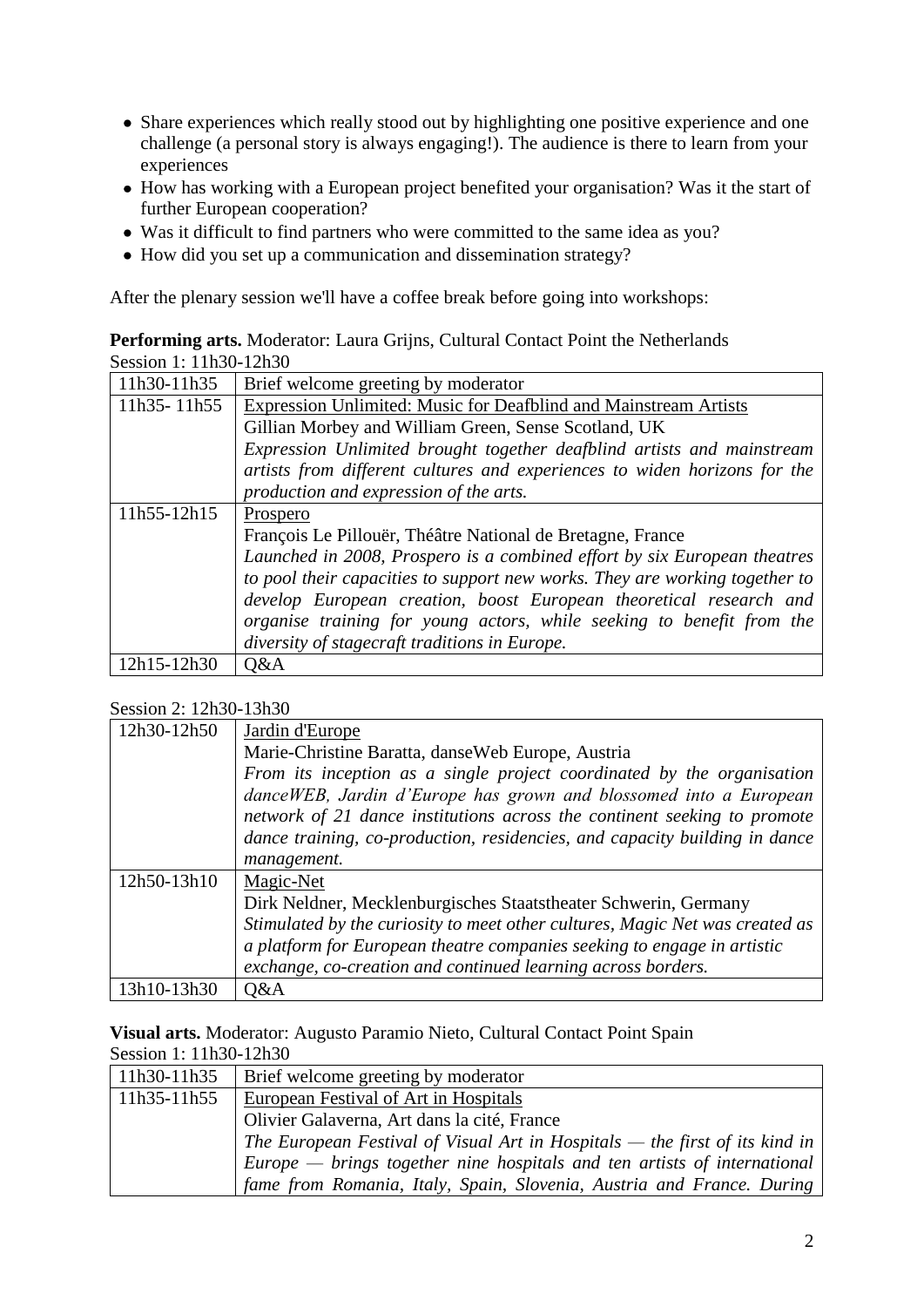|                 | residencies, the artists will create site-specific artwork for the different<br>hospital spaces. |
|-----------------|--------------------------------------------------------------------------------------------------|
|                 |                                                                                                  |
| $11h55 - 12h15$ | Signs of the city                                                                                |
|                 | Rudolf Netzelmann, Urban dialogues, Germany                                                      |
|                 | Employing digital photography and new media, the youth art project 'Signs'                       |
|                 | of the City — Metropolis Speaking' has explored the sign systems of                              |
|                 | Barcelona, Berlin, London and Sofia. Young people guided and                                     |
|                 | accompanied by professional artists investigated the signs of their cities                       |
|                 | and documented their own, urban life by learning the meaning behind the                          |
|                 | symbols that surround them everyday.                                                             |
| 12h15-12h30     | O&A                                                                                              |

## Session 2: 12h30-13h30

| 12h30-12h45 | Creating spaces: Art bridge EU-China                                                              |
|-------------|---------------------------------------------------------------------------------------------------|
|             | Marianna Kajantie, City of Helsinki Cultural Office, Finland                                      |
|             | 'Creating Spaces' aims to build a strong foundation for long-term cultural                        |
|             | cooperation between the EU and China, through international                                       |
|             | collaboration between artists from Beijing, Helsinki, Tallinn and                                 |
|             | Stockholm. By focusing on environmental art, the project raises awareness                         |
|             | of the many ways in which individuals and urban landscapes are                                    |
|             | interconnected, as well as addressing the ecological challenges faced by all<br>modern societies. |
| 12h45-13h00 | EU Women                                                                                          |
|             | Véronique Bourgoin, Fabrique des Illusion, France                                                 |
|             | EU Women brings together young and experienced photographers $-$ men                              |
|             | and women $-$ from various countries with the aim of finding commonalities                        |
|             | and differences in portraying the condition of European women, in the past,                       |
|             | present and future.                                                                               |
| 13h00-13h15 | Le Grand Magasin                                                                                  |
|             | Andreas Wegner and Antje Weitzel Galerie im Saalbau, Germany                                      |
|             | is the title of an exhibition and a temporary shop which will display and                         |
|             | sell products from selected European cooperatives, for the purposes of                            |
|             | raising awareness about products promoting solidarity and alternative                             |
|             | types of doing business and manufacturing goods in discussions, lectures                          |
|             | and artistic presentations.                                                                       |
| 13h15-13h30 | Q&A                                                                                               |

## **Cultural heritage.** Moderator: Sneška Quaedvlieg-Mihailović, Europa Nostra, the Netherlands

| Session 1: 11h30-12h30 |                                                                              |
|------------------------|------------------------------------------------------------------------------|
| 11h30-11h35            | Brief welcome greeting by moderator                                          |
| 11h35-11h55            | Art nouveau & society                                                        |
|                        | Elisabeth Horth, Direction des Monuments et Sites, Belgium                   |
|                        | Jugendstil, Modern Style, Glasgow Style, Secession, Nieuwe Kunst, Stile      |
|                        | Liberty, Ecole de Nancy, Modernisme - these are all different facets of an   |
|                        | essentially pan-European cultural phenomenon: Art Nouveau. This              |
|                        | international movement, peaking at the turn of the last century (1890-1905), |
|                        | left unmistakable traces in the fields of art, architecture and applied art  |
|                        | from Scandinavia to Spain.                                                   |
| 11h55-12h15            | Access to cultural heritage                                                  |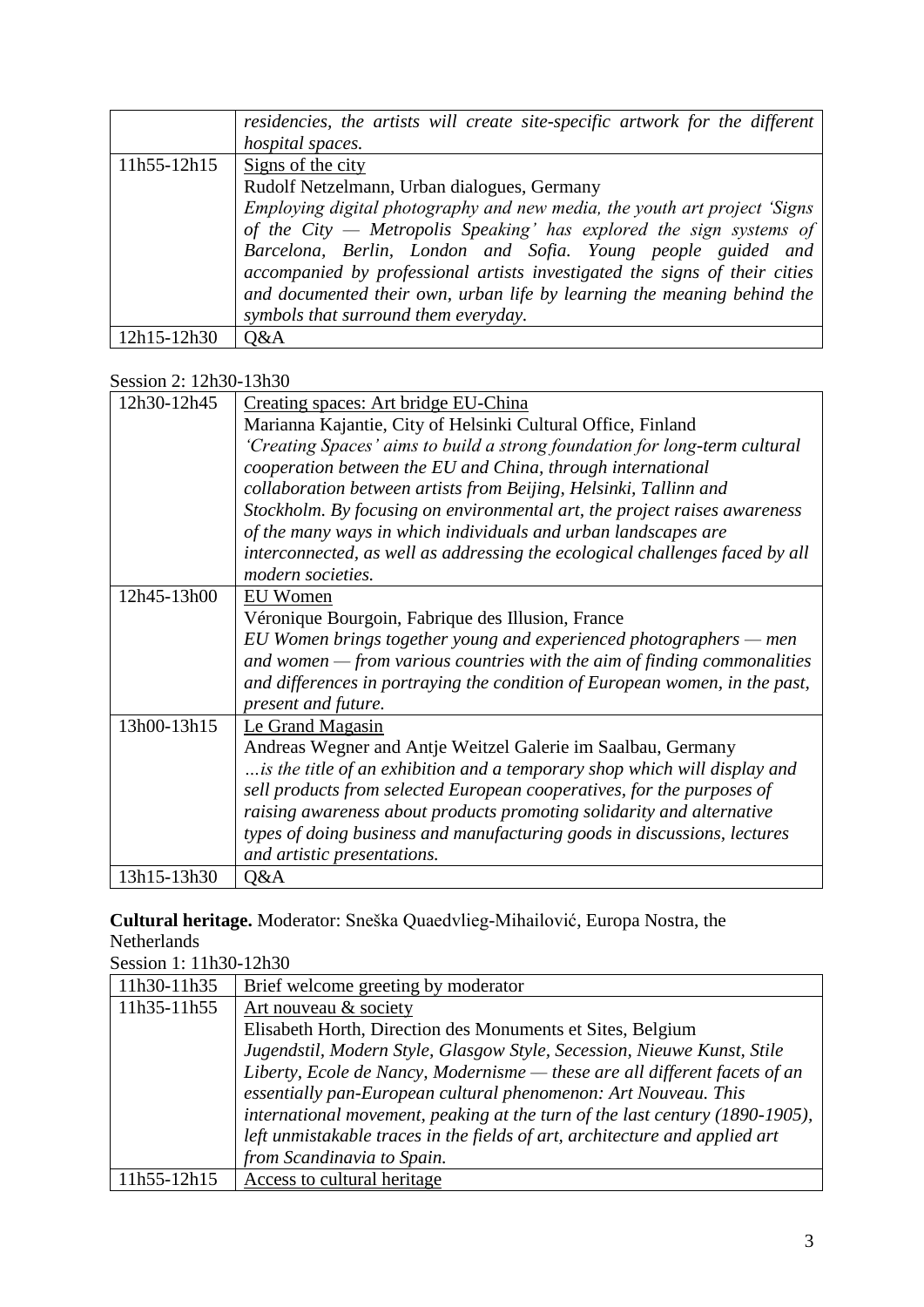|             | Ulla Salmela, National Board of Antiquities, Finland                         |
|-------------|------------------------------------------------------------------------------|
|             | Equal access to cultural heritage means that everyone should be able to      |
|             | obtain information on, and take part in, cultural activities in a variety of |
|             | settings. The goal of the project was to welcome those visitors to museums   |
|             | and heritage sites who have often been excluded, to increase their presence  |
|             | within the actual exhibitions themselves, and to make them feel that the     |
|             | museum is also a place for them.                                             |
| 21h15-12h30 | Q&A                                                                          |

## Session 2: 12h30-13h30

| 12h30-12h50 | Entrepreneurial cultures in Europe                                            |
|-------------|-------------------------------------------------------------------------------|
|             | Renée Kistemaker, Amsterdam Historical Museum, the Netherlands                |
|             | Over the past forty years, many cities and towns in Europe have witnessed     |
|             | dramatic demographic, economic, social, cultural and ethnic changes. This     |
|             | has also affected museums, which have had to rethink how they reach their     |
|             | target groups in an increasingly diverse society.                             |
| 12h50-12h10 | Carnival King of Europe                                                       |
|             | G. Kezich, Museo degli Usi e Costumi della Gente Trentina, Italy              |
|             | In a great number of rural communities from the Balkans to Iberia, across     |
|             | Central Europe, the Alps and the Italian peninsula, striking similarities can |
|             | be observed in the winter 'carnival' rituals that anticipate the onset of the |
|             | new farming year.                                                             |
| 12h10-12h30 | Q&A                                                                           |

## **Literature and translation.** Moderator: Sheamus Cassidy, DG Education and Culture Session 11h30-13h30

| 11h30-11h35 | Brief welcome greeting by moderator                                          |
|-------------|------------------------------------------------------------------------------|
| 11h35-12h00 | <b>Conquest of Saarema Island</b>                                            |
|             | Marek Toman, Baronet publishing, Czech Republic                              |
|             | 'The Conquest of Saaremaa Island' is the story of how the tale of a Middle   |
|             | Age crusader's audacious raid to Saaremaa Island in pagan Estonia            |
|             | opened the eyes of young people to the incredible experience of reading.     |
| 12h00-12h30 | Shahrazad: stories for life                                                  |
|             | Susanne Borg, Sølvberget, Norway                                             |
|             | The project celebrates literature that would not otherwise be told or        |
|             | experienced within Europe due to the fact that the writers do not enjoy      |
|             | freedom of expression in their homelands, and seeks to make their work       |
|             | accessible to a broader European public.                                     |
| 12h30-13h00 | Indian children's book in Europe — Three European children's books in        |
|             | India Spomenka Stimec, Esperanto, Croatia                                    |
|             | Giving children the chance to enjoy the fantastically rich worlds of stories |
|             | from each others' countries is what this project sets out to do. Through a   |
|             | strong partnership between Indian and European publishers and selected       |
|             | primary schools and libraries in India and Europe, the project will publish  |
|             | translations of one Indian children's book, 'Damarucharit', written in       |
|             | Bangla (Bengali) by Trailokyanath Mukhopadhyay (1847-1919), in three         |
|             | European countries.                                                          |
| 13h00-13h30 | Q&A                                                                          |

After the workshop we have an hour lunch break.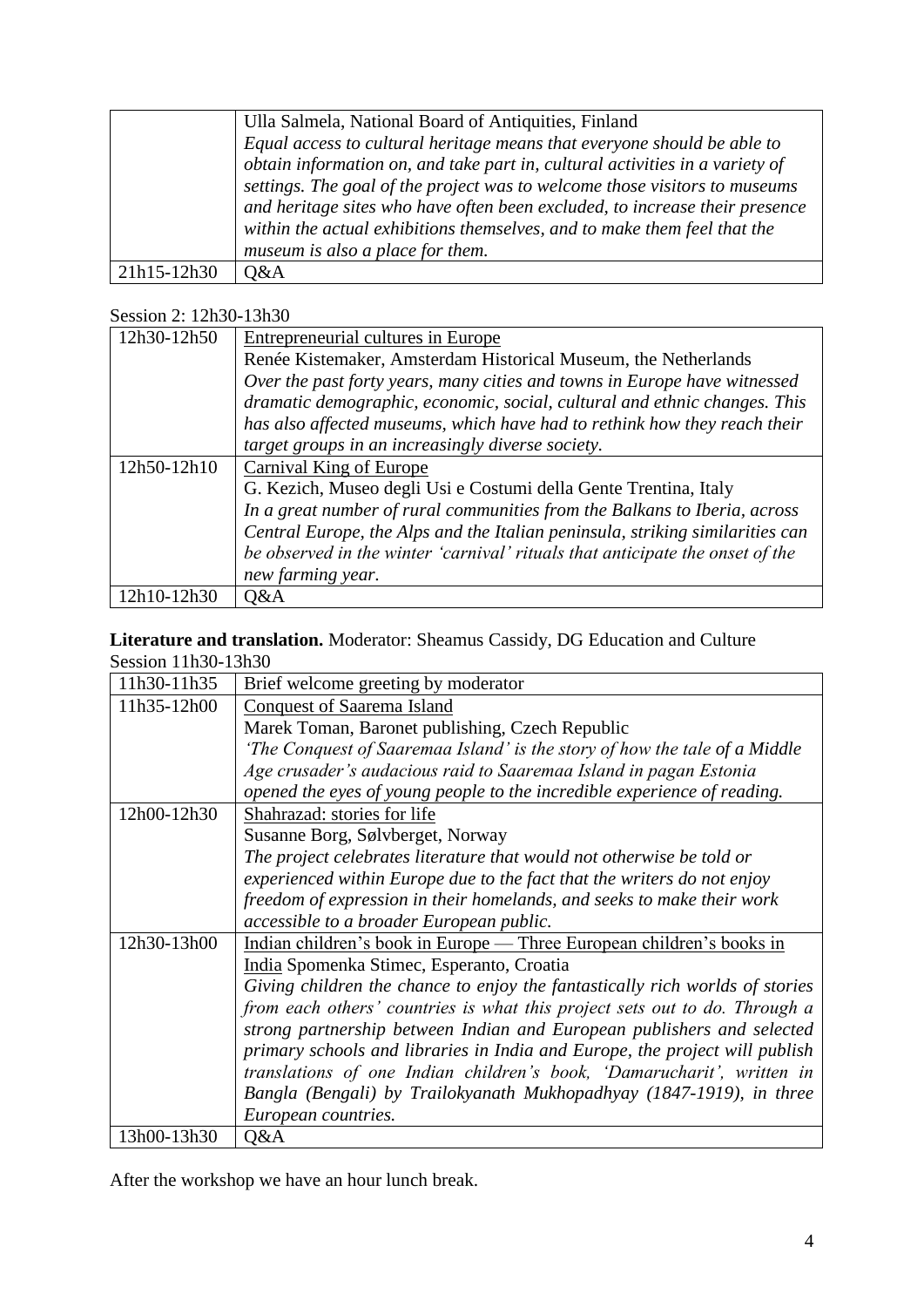## **Format for workshops:**

- Power point must be short (max 6 slides)
- Present the main aim and final (or expected) outcome of the project
- Choose one positive experience to share with the audience (a personal story!)
- Present the biggest challenge (the audience is there to learn from your experiences)
- How did you set up a communication and dissemination strategy?
- How did your organisation benefit from working in a European project?

After lunch we invite the participants to visit the project exhibition and two flash project sessions:

#### **Session 1:** Moderator: Sabine Bornemann, Cultural Contact Point Germany

IN-SITU European Network for artistic creation in public areas

Jean-Sebastian Steil, Lieux Publics, France

*The IN-SITU network was launched in 2003 to support artistic creation in public spaces. The focus is on helping the artist from beginning to end, from the very conception of a project until the touring phase of a show, with a multicultural emphasis.*

Music Inspiration Landscape

Diana Čivle, Riga City Council, Latvia

*Song, one of the oldest forms of human self-expression, is a collective European heritage. The bourdon — a multi-voiced form of singing in which one voice sings a melody, while another produces a constant sound or sings the words of the song without changing pitch has survived in the Balkans, the Baltic States, Georgia and the Pyrenees Peninsula.*

C.O.A.L. Changing mining landscape

Sophie Beckary, Musée d'histoire naturelle, France

*The areas of Nord-Pas de Calais (France), Ruhr (Germany) and Upper Silesia (Poland) share a similar historical experience: heavy industrial development; coal mining culture and comparable industrial heritage. Like other former industrial regions, they are all facing economic, social, and environmental challenges, including the need to regenerate their regions.*

**Session 2:** Moderator: Gudrun Heymans, Cultural Contact Point Belgium (Flemish Community)

Changing faces

John Kippin, University of Sunderland, UK

*'Changing Faces' was a three-year flagship project of the International Photography Network, IPRN. Through a series of exchanges between the five main organising countries and a further nine participating countries, a significant body of work was created.*

Eco Union Rock Festival

Pawel Kostrzewa, Friends of the 1st Mazurian Artillery Brigade Association, Poland

*In July 2008, the Great Masurian Lakes Region in Poland welcomed aspiring young rock musicians and eager fans from Poland, Slovakia, the Czech Republic, Hungary, Russia, Ukraine and Byelorussia as well as West European music stars for a three-day festival combining rock music with awareness-raising on environmental issues and key lifestyle questions facing young people (combating drug and alcohol addiction).*

Dali Muchi

Nigel Warrack, The Flying Gorillas, UK

*Dali Muchi is a programme of dance, live music and non-verbal theatre involving children and young people from a variety of backgrounds, including children with disabilities, with*